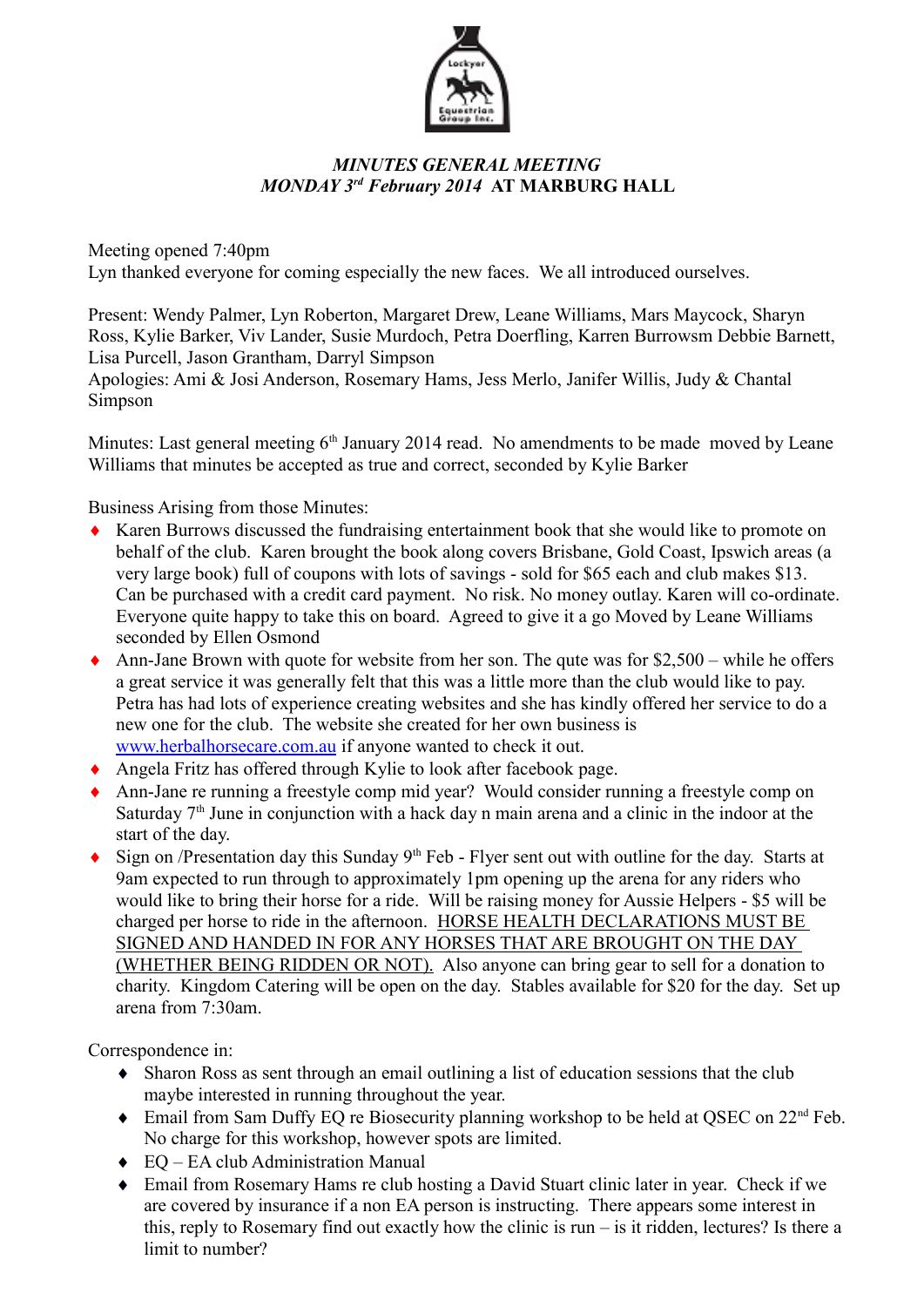- Membership renewals/new members that have been received Katie Hill, Tracy Rathjen, Tammy Hewitt, Terry Lobegeier, Rachel & Christina Jacobsen, Kimity Ferri
- $\leftrightarrow$  Hilo Show Ribbons where we have been getting our ribbons has changed ownership
- EQ LEGs club Membership Card

Correspondence out:

 Email to John Goetz at Emerleigh Embroidery requesting prices for t-shirts (short sleeve, long sleeve), rugby shirts  $\&$  caps. Maroon club saddlecloths are available for \$55 + postage (show horse designs).

Treasurer's Report: Cashbook balance as at  $31<sup>st</sup>$  January  $2014 = $18,561.00 + Term$  Deposit (full report presented t meeting and held on file). Motion moved by Mars Maycock to accept report as true and correct, seconded by Darryl Simpson

Business Arising from Treasurer's Report: Nil

General Business:

- Rosewood Equestrian Facilities update from Margaret Drew. New development of an equestrian park near Rosewood. Land offered for this purpose by local mining company. Margaret has been LEGs representative attending meetings and has been involved with discussions from the start. Key group is the Marburg Harness Club who have a large financial input into the project others interested - Rosewood Pony Club, ATHRA, Working Cow Horse, Polocross. LEGs has submitted a plan for facilities that we would ideally require. They require a cheque for \$100 from all clubs involved to get the association up and running. Anyone can attend meetings held at Price Produce Rosewood 6pm first Tuesday of the month. Motion moved by Margaret Drew to pay \$100 to Rosewood Equestrian Facilities, seconded by Ellen Osmond. Lyn thanked Margaret for the time she has put into this project on behalf of the club.
- Send card to Erin Congrats on birth of her son recently.
- \* Club member Michelle Graham had bad fall at Allora on weekend. Well wishes, card & flowers to be sent from the club. Mars will send if someone can get details to her.
- Clarification of Margaret's role as "Assistant Secretary" her duties will be processing new/renewed memberships, up keep membership log, taking orders for club shirts/caps/saddle clothes new email address set up as  $m$ embership@legs.org.au.
- $\div$  Event Co-Ordinators for this year competitions these persons offered at AGM in December - Susie, Madeline & Suzanne, Lyn & Ellen, Josie & Hannah & Chantal. For Official Day, Members Championships and Audie Mansfield would be great to have committees – so if anyone is interested in being involved in the preparation and running of these advents please let yourself be known to executive.
- **❖** 9<sup>th</sup> March Ellen & Lyn will co-ordinate, Susie has offered to do May
- $\div$  Reminder of 2014 dates
	- $\circ$  Feb 9<sup>th</sup> indoor only booked (Speedway on 8<sup>th</sup>) set up Sun AM "Dressage 101" & sign on day – including, presentation, competition etiquette
	- $\circ$  March 9<sup>th</sup> (Speedway on 8<sup>th</sup>) set up Sun AM Members Comp
	- o April  $13<sup>th</sup>$  (Speedway on  $12<sup>th</sup>$ ) set up Sun AM Members Comp
	- $\sim$  May  $18^{th}$  (Speedway on 17<sup>th</sup>) set up Sun AM Members Comp
	- o June 8th Members day *7 th June will run Hack Day in main arena, Run a Clinic and Freestyle Comp in the indoor. Make it a camp over weekend? "MEGA WEEKEND"*
	- o July  $12^{th}$  &  $13^{th}$  Audie Mansfield qualifying rides on Saturday with finals to be ridden on Sunday
	- $\circ$  Aug 10<sup>th</sup> Official & Members Comp (as per new EA membership structure)
	- $\circ$  Sept 21<sup>st</sup> Brenda Wittmann Club Members Championships (one day only) can set up Sat PM
	- o Oct  $12^{th}$  (Speedway on  $11^{th}$ ) set up Sun AM
	- $\circ$  Nov 15<sup>th</sup> (Saturday) Twighlight Comp